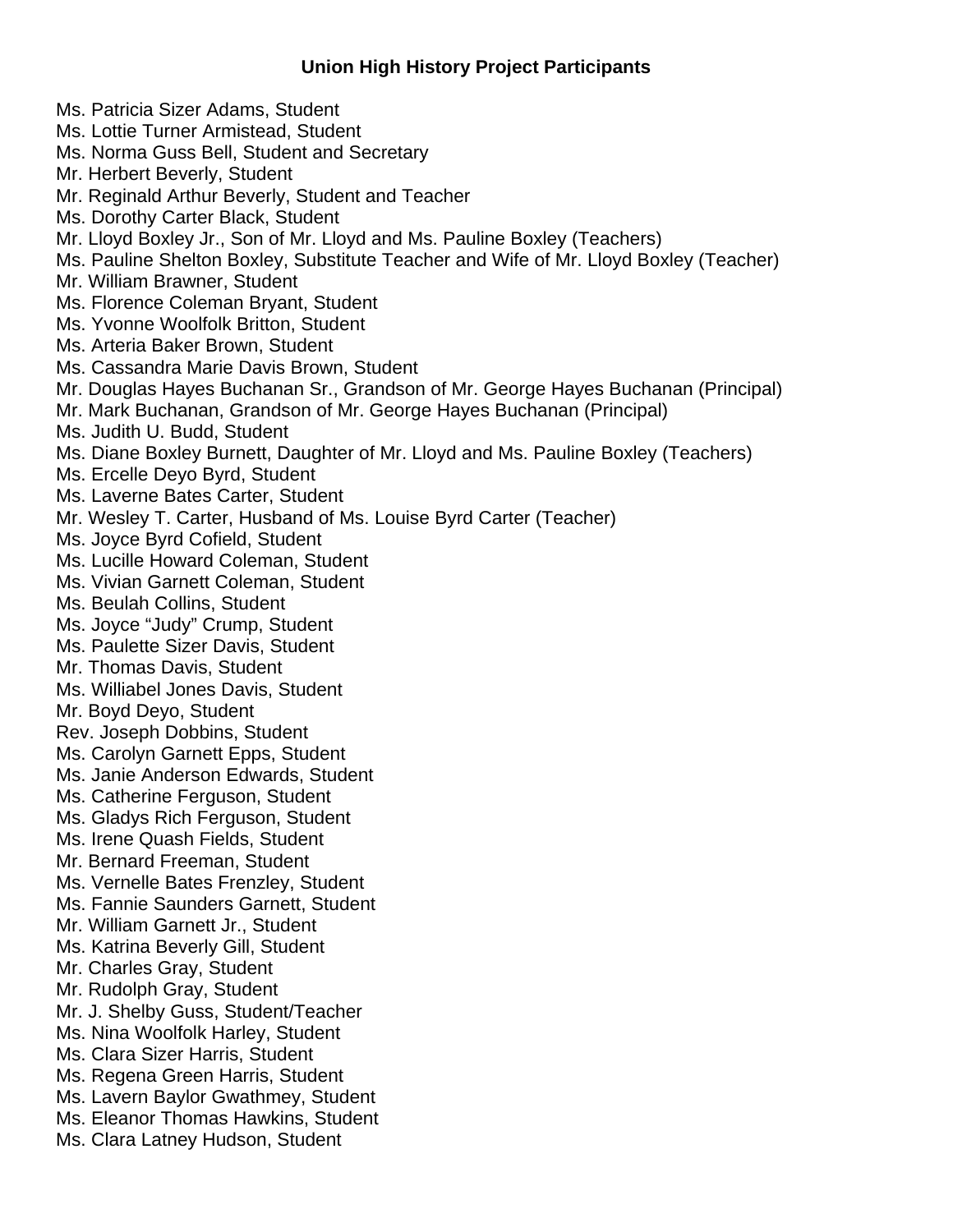Mr. Arthur Jackson, Student Ms. Beryl Jackson, Student Ms. Carolyn M. Jackson, Student Ms. Dorothy Samuels Jackson, Student Mr. Jesse C. Jackson, Student Ms. Marguerite Davis Jackson, Student/Teacher/Guidance Counselor/Granddaughter of Rev. Liston Leander Davis (Principal) Ms. Mary Jeter, Student Ms. Carolyn Bundy Johnson, Student and Teacher Mr. Elmer D. Johnson, Student Mr. James M. Johnson, Student Mr. Stanley O. Jones, Student Ms. Virginia Gray Latney, Student Mr. Oliver Latney Jr., Student Ms. Jeanetta Rock Lee, Student, Secretary, and Wife of Mr. Christopher C. Lee (Teacher) Ms. Nancie Gray Lee, Student Ms. Brenda Lockley, Daughter of Ms. Annie Maud Williams (student) Dr. Walter E. Lowe, Teacher, Coach, and Assistant Principal Ms. Ola R. Luck, Librarian Ms. Nona McReynolds McLean, Student Ms. Ivone Parker McReynolds, Student Ms. Alma Thomas Mickens, Student Ms. Vergie L. Miller, Student Ms. Evelyn Thomas Minor, Student Mr. Waverly Minor, Student Mr. John Monte, Jr., Student Ms. Bert Twiggs Nichols, Student Mr. Kenneth Paige, Grandson of Ms. Ida Paige (student) Ms. Margie L. Peatross, Student Ms. Gladys Fitzhugh-Pemberton, Student Ms. Mary Tillman Price, Student Ms. Claudia Beverly Rollins, Student and Teacher Ms. Rosa Bell Courtney Quash, Student Ms. Susie Carter Quash, Student Ms. Evelyn P. Ragland, Student Ms. Gloria Woodfolk Reynolds, Student Ms. Lorenza Young Robinson, Teacher Ms. Barbara Jones Rock, Student Ms. Florence Lee Rhue, Student Ms. Kate Hutchinson Samuels, Student and Cafeteria Worker Ms. Carrie Myers Saunders, Student Ms. Sherrillyn LaVerne Smith Silver, Student Mr. Arthur R. Sizer Jr., Student Ms. Lillian Richardson Sizer, Student Ms. Joyce Woolfolk Spencer, Student Mr. Calvin Taylor Sr., Student Mr. James Taylor, Student Ms. Daisy Jackson Thomas, Student Mr. Warren Thomas, Student Ms. Evelyn Wright Thompson, Student Ms. Geneva Johnson Thompson, Student and Teacher